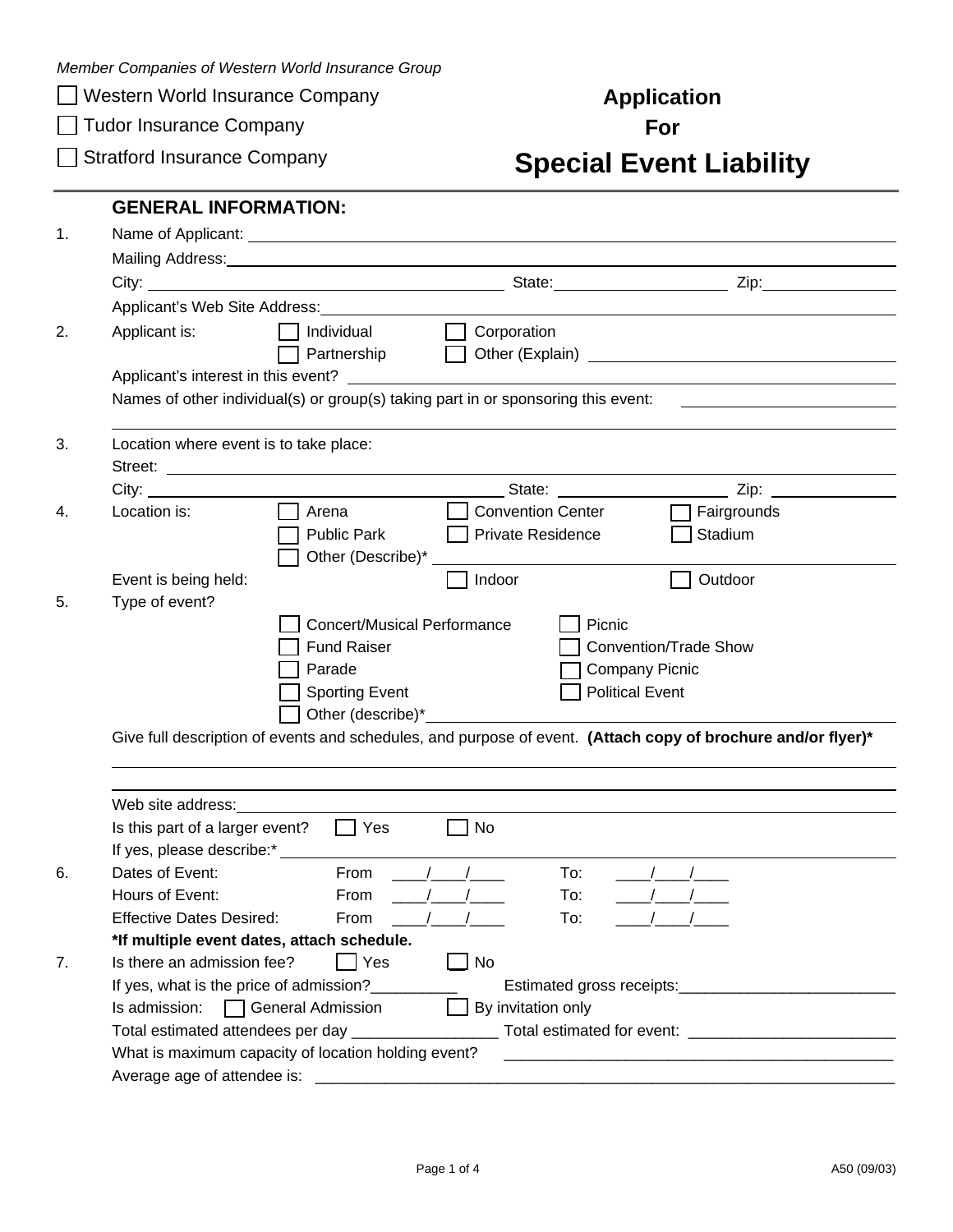| 8.  | Bleachers   Open Field   Grandstand   Stadium<br>What type of seating will be provided?                                                                                                                                        |           |  |  |  |  |
|-----|--------------------------------------------------------------------------------------------------------------------------------------------------------------------------------------------------------------------------------|-----------|--|--|--|--|
|     | Is seating:<br>$\Box$ Temporary<br>Permanent                                                                                                                                                                                   |           |  |  |  |  |
|     | If temporary, who is responsible for set up?                                                                                                                                                                                   |           |  |  |  |  |
| 9.  | Are there any water hazards present?<br>Swimming Pool<br>Lake<br>Pond<br>$\mathbf{1}$<br>$\mathbf{1}$                                                                                                                          |           |  |  |  |  |
|     |                                                                                                                                                                                                                                |           |  |  |  |  |
|     | <b>EVENT HISTORY:</b>                                                                                                                                                                                                          |           |  |  |  |  |
| 10. | Has this event taken place before?<br>Yes                                                                                                                                                                                      | No        |  |  |  |  |
|     |                                                                                                                                                                                                                                |           |  |  |  |  |
|     |                                                                                                                                                                                                                                |           |  |  |  |  |
|     | Has applicant had previous insurance for this or any similar event?<br>Yes                                                                                                                                                     | No        |  |  |  |  |
|     |                                                                                                                                                                                                                                |           |  |  |  |  |
|     | Yes<br>Have there been any losses in the past five years?                                                                                                                                                                      | No        |  |  |  |  |
|     | If yes, please attach company hard copy currently valued loss runs.                                                                                                                                                            |           |  |  |  |  |
|     | <b>GENERAL LIABILITY:</b>                                                                                                                                                                                                      |           |  |  |  |  |
| 11. |                                                                                                                                                                                                                                |           |  |  |  |  |
| 12. |                                                                                                                                                                                                                                |           |  |  |  |  |
|     | Mailing Address: National Address: National Address: National Address: National Address: National Address: National Address: National Address: National Address: National Address: National Address: National Address: Nationa |           |  |  |  |  |
|     |                                                                                                                                                                                                                                |           |  |  |  |  |
| 13. | Will there be any live music?<br>Yes                                                                                                                                                                                           | No        |  |  |  |  |
|     |                                                                                                                                                                                                                                |           |  |  |  |  |
|     |                                                                                                                                                                                                                                |           |  |  |  |  |
|     | Any other type of entertainment?<br>Yes                                                                                                                                                                                        | No        |  |  |  |  |
|     |                                                                                                                                                                                                                                |           |  |  |  |  |
|     | Any stage pyrotechnics? These Theory                                                                                                                                                                                           |           |  |  |  |  |
|     | $\Box$ Indoor $\Box$ Outdoor<br>If yes,                                                                                                                                                                                        |           |  |  |  |  |
|     | Do you require all musicians/entertainers to provide you with a Certificate of Insurance?<br>Yes                                                                                                                               | No        |  |  |  |  |
|     |                                                                                                                                                                                                                                |           |  |  |  |  |
|     | Are you named as an Additional Insured?<br>Yes                                                                                                                                                                                 | No        |  |  |  |  |
| 14. | Describe any electrical or stage construction work performed by or for the proposed insured*:                                                                                                                                  |           |  |  |  |  |
|     |                                                                                                                                                                                                                                |           |  |  |  |  |
| 15. | If a sporting event, advise: # of participants _________ D Professional D Amateur                                                                                                                                              |           |  |  |  |  |
|     |                                                                                                                                                                                                                                |           |  |  |  |  |
|     |                                                                                                                                                                                                                                |           |  |  |  |  |
|     | $\sqcap$ Yes<br>Is coverage desired for participants?                                                                                                                                                                          | $\Box$ No |  |  |  |  |
|     | Describe distance and protection between spectators and participants (attach diagram)*:                                                                                                                                        |           |  |  |  |  |
|     |                                                                                                                                                                                                                                |           |  |  |  |  |
| 16. | If a political event, advise: Mational event State event CL Local event                                                                                                                                                        |           |  |  |  |  |
|     |                                                                                                                                                                                                                                |           |  |  |  |  |
|     |                                                                                                                                                                                                                                |           |  |  |  |  |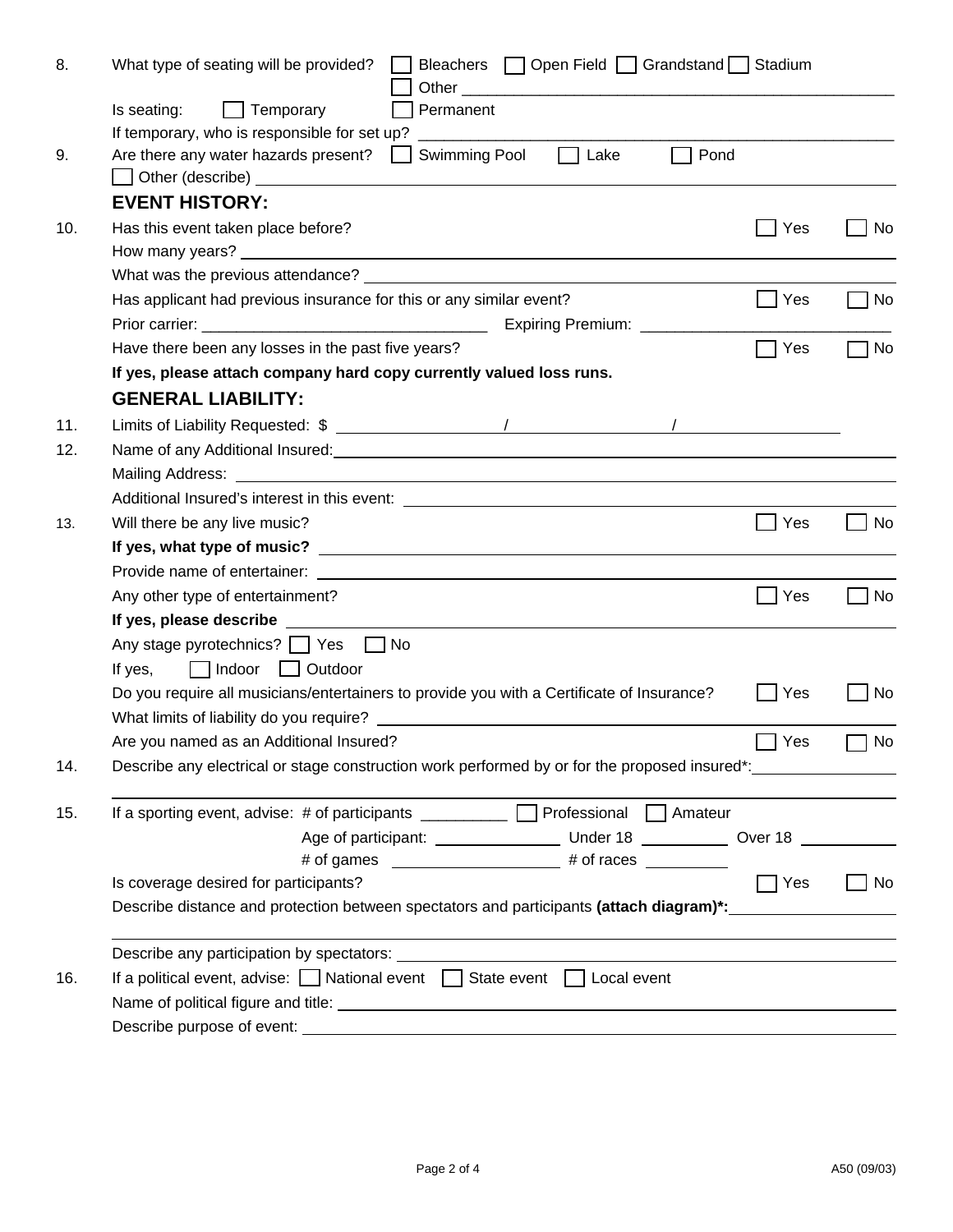| 17. | Will there be carnival or amusement type rides?                                                                                                        | Yes                     | No        |
|-----|--------------------------------------------------------------------------------------------------------------------------------------------------------|-------------------------|-----------|
|     | If yes, please provide a list of carnival/amusement rides including inflatables* _                                                                     |                         |           |
|     | Do amusement ride operators carry own insurance?<br>GL<br>?                                                                                            | Yes<br><b>Work Comp</b> | <b>No</b> |
|     | Do you require Certificate of Insurance from all operators?                                                                                            | Yes                     | No        |
|     | Do you require all operators to name you as an Additional Insured on their policy?                                                                     | Yes                     | No        |
| 18. | Will there be any animals on display or petting zoos?                                                                                                  | Yes                     | No        |
|     | If yes, please provide details and list of animals* ____________________________                                                                       |                         |           |
|     | Any saddle animals or carriage rides?                                                                                                                  | Yes                     | No        |
|     |                                                                                                                                                        |                         |           |
| 19. | Describe types of products sold or displayed by concessionaires: example and all the state of products sold or displayed by concessionaires:           |                         |           |
|     |                                                                                                                                                        |                         |           |
|     | Will alcohol be served? $\Box$ Yes $\Box$ No If yes, by applicant or independent vendors?                                                              |                         |           |
|     | Will Liquor Liability coverage be obtained? $\Box$ Yes $\Box$ No If yes, at what limits?                                                               |                         |           |
|     | Do you require all concessionaires to provide you with a Certificate of Insurance?                                                                     | Yes                     | No        |
|     | What limits of liability do you require?<br><u> What limits of liability do you require?</u>                                                           |                         |           |
|     | Are you named as an Additional Insured?                                                                                                                | Yes                     | No        |
| 20. | Will there be any firework displays?                                                                                                                   | Yes                     | No        |
|     |                                                                                                                                                        |                         |           |
|     | Licensed?                                                                                                                                              | Yes                     | No        |
|     | Any affiliation between organization and pyrotechnician?                                                                                               | Yes                     | No        |
|     |                                                                                                                                                        |                         |           |
|     | Will fire department and ambulance be on hand?                                                                                                         | Fire                    | Ambulance |
|     | Provide name and address of person or organization putting on display:                                                                                 |                         |           |
|     | Do you require them to provide you with a Certificate of Insurance?                                                                                    | Yes                     | No        |
|     | What limits of liability do you require?                                                                                                               |                         |           |
|     | Are you named as an Additional Insured?                                                                                                                | Yes                     | No.       |
| 21. | Describe type of Security and measures provided: _______________________________                                                                       |                         |           |
|     | Who provides Security?<br>Local or State Police<br>Independent Firm or Contractor<br><b>Employees of Applicant</b><br>$\mathbf{1}$<br>Armed<br>Unarmed |                         |           |
|     | If Independent Firm/Contractor:                                                                                                                        |                         |           |
|     | Do you require them to provide you with a Certificate of Insurance?<br>What limits of liability do you require?                                        | Yes                     | No        |
|     | Are you named as an Additional Insured?                                                                                                                | Yes                     | No        |
|     |                                                                                                                                                        |                         |           |